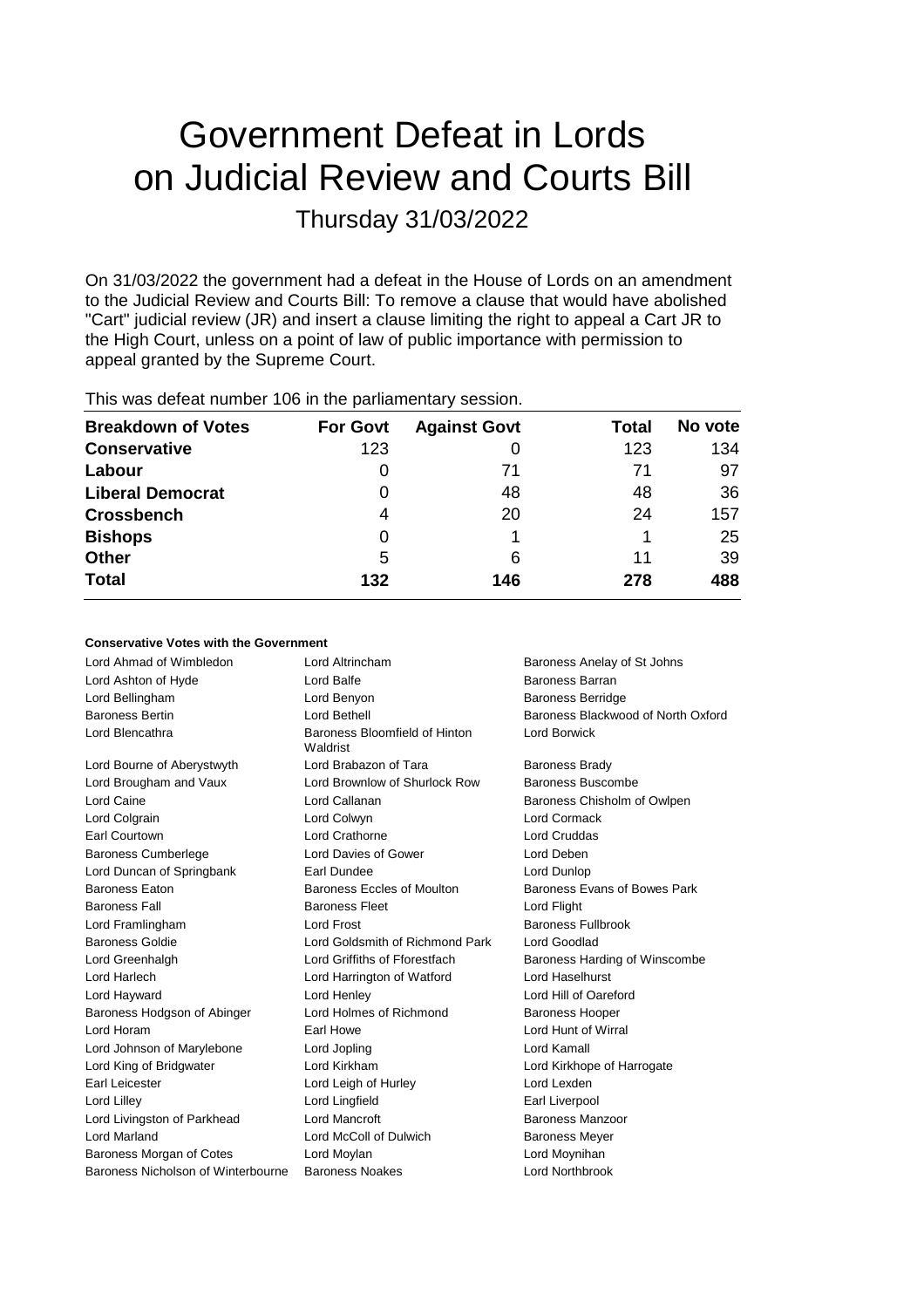Lord Offord of Garvel **Lord Parkinson of Whitley Bay** Baroness Penn Lord Pickles **Lord Polak Lord Polak** Lord Popat Lord Porter of Spalding **Lord Randall of Uxbridge** Baroness Rawlings Lord Reay **Baroness Redfern Baroness Redfern Lord Risby** Lord Robathan Lord Sandhurst Lord Sassoon Baroness Scott of Bybrook Baroness Seccombe Lord Sharpe of Epsom Lord Sherbourne of Didsbury Lord Shinkwin Baroness Stedman-Scott Lord Stewart of Dirleton **Baroness Stowell of Beeston** Baroness Sugg Lord Suri Lord Taylor of Holbeach Lord Udny-Lister Baroness Vere of Norbiton Baroness Verma Lord Wei Lord Willetts Baroness Williams of Trafford Lord Wolfson of Tredegar Baroness Wyld Lord Young of Cookham Viscount Younger of Leckie

### **Conservative Votes against the Government**

### **Labour Votes with the Government**

# **Labour Votes against the Government**

Lord Bassam of Brighton **Lord Berkeley Baroness Blower** Baroness Blower Lord Blunkett **Lord Boateng** Lord Bradley **Lord Bradley** Lord Brooke of Alverthorpe **Lord Browne of Ladyton** Lord Campbell-Savours Lord Cashman Baroness Chakrabarti Viscount Chandos Lord Coaker **Lord Collins of Highbury** Baroness Corston Lord Davies of Brixton **Baroness Donaghy** Baroness Designed Baroness Drake Lord Dubs Lord Elder Lord Foulkes of Cumnock Baroness Golding **Lord Grocott** Lord Hacking **Lord Hacking** Lord Hain Viscount Hanworth Lord Haskel Baroness Hayman of Ullock Baroness Healy of Primrose Hill Lord Hendy Baroness Henig **Exercise Search 20 Howarth of Newport** Baroness Jay of Paddington Baroness Jones of Whitchurch Lord Kennedy of Southwark Baroness Lawrence of Clarendon Lord Liddle Lord Maxton Lord McAvoy Baroness McIntosh of Hudnall Lord McNicol of West Kilbride Baroness Merron Lord Monks Lord Morgan Lord Murphy of Torfaen Baroness Osamor Lord Pendry Lord Ponsonby of Shulbrede Baroness Ramsay of Cartvale Baroness Rebuck Lord Reid of Cardowan Lord Robertson of Port Ellen Lord Rosser **Baroness Sherlock** Baroness Sherlock Lord Sikka Baroness Smith of Basildon Lord Snape Viscount Stansgate Baroness Symons of Vernham Dean Lord Tunnicliffe Lord Turnberg **Baroness Wheeler** Lord Whitty Baroness Wilcox of Newport Lord Winston Lord Wood of Anfield Baroness Young of Old Scone Lord Young of Norwood Green

Baroness Armstrong of Hill Top Lord Bach

#### **Liberal Democrat Votes with the Government**

| Liberal Democrat Votes against the Government |                             |                                               |  |
|-----------------------------------------------|-----------------------------|-----------------------------------------------|--|
| Lord Alderdice                                | Lord Allan of Hallam        | Baroness Bakewell of Hardington<br>Mandeville |  |
| <b>Baroness Barker</b>                        | Baroness Brinton            | Lord Bruce of Bennachie                       |  |
| Baroness Burt of Solihull                     | Lord Campbell of Pittenweem | Lord Dholakia                                 |  |
| Baroness Featherstone                         | Lord Foster of Bath         | Lord Fox                                      |  |
| Baroness Garden of Frognal                    | Lord German                 | Lord Goddard of Stockport                     |  |
| Baroness Grender                              | Baroness Hamwee             | Baroness Harris of Richmond                   |  |
| <b>Baroness Humphreys</b>                     | Lord Hussain                | Baroness Hussein-Ece                          |  |
| Lord Jones of Cheltenham                      | Baroness Kramer             | Lord Marks of Henley-on-Thames                |  |
| Lord Newby                                    | Baroness Northover          | Lord Oates                                    |  |
| Lord Paddick                                  | <b>Baroness Parminter</b>   | Baroness Pinnock                              |  |
| Lord Redesdale                                | Lord Rennard                | Lord Scriven                                  |  |
| Baroness Sheehan                              | Lord Shipley                | Baroness Smith of Newnham                     |  |
| Lord Stoneham of Droxford                     | Lord Storey                 | Lord Strasburger                              |  |
| Lord Stunell                                  | <b>Baroness Suttie</b>      | Lord Thomas of Gresford                       |  |